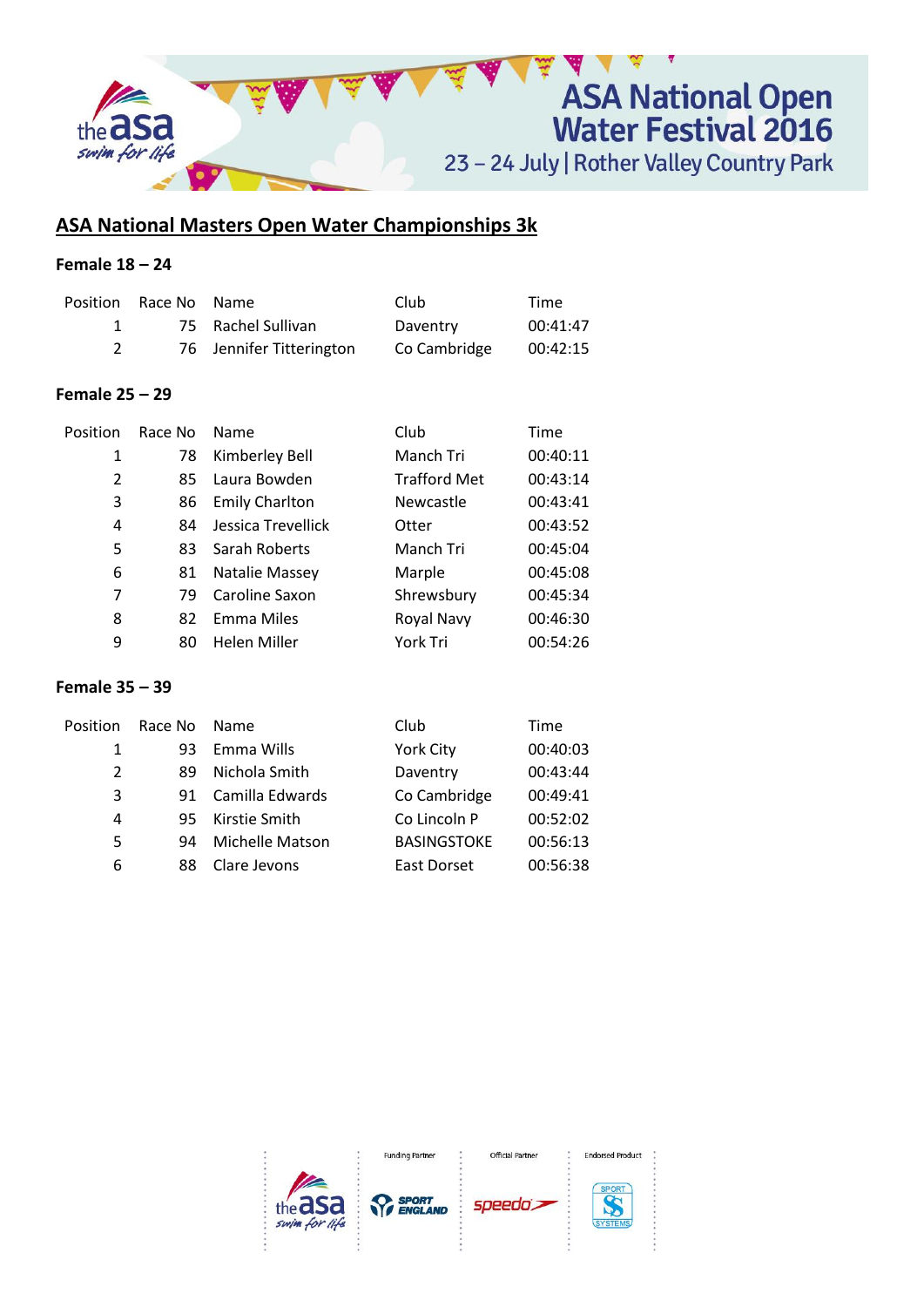

### **Female 40 – 44**

| Position | Race No | <b>Name</b>         | Club                | Time     |
|----------|---------|---------------------|---------------------|----------|
| 1        | 105     | Jessica Wooddisse   | <b>Stroud Mast</b>  | 00:40:45 |
| 2        | 109     | Sarah Wylie         | <b>Kingston Roy</b> | 00:43:40 |
| 3        | 111     | Rachel Lloyd        | Rugby               | 00:44:05 |
| 4        | 107     | Sarah Moore         | Mid Sussex          | 00:45:12 |
| 5        | 112     | <b>Sharon Perry</b> | West Suffolk        | 00:47:37 |
| 6        | 102     | Karen Dawson        | East Leeds          | 00:51:54 |
| 7        | 101     | Laura Davison       | Leicester Ma        | 00:52:38 |
| 8        | 104     | Emma Bexson         | <b>Strat Sharks</b> | 00:53:07 |
| 9        | 110     | Helen Atton         | Leicester Ne        | 00:59:53 |

### **Female 45 – 49**

|               | Position Race No Name |                      | Club               | Time     |
|---------------|-----------------------|----------------------|--------------------|----------|
| $\mathbf{1}$  |                       | 117 Lindsay Turnbull | <b>Newcastle</b>   | 00:43:44 |
| $\mathcal{P}$ |                       | 115 Clare Chilton    | Mid Sussex         | 00:50:21 |
| २             |                       | 116 Kim Fenner       | <b>RTW Masters</b> | 00:52:02 |

### **Female 50 – 54**

| Position Race No Name |                     | Club      | Time     |
|-----------------------|---------------------|-----------|----------|
|                       | 119 Jennifer Howard | Barnes SC | 00:54:54 |

### **Female 55 – 59**

|              | Position Race No Name |                      | Club    | Time     |
|--------------|-----------------------|----------------------|---------|----------|
| $\mathbf{1}$ |                       | 122 Catherine Hartle | Spencer | 00:52:46 |
| 2            |                       | 123 Valerie Cummings | St Ives | 00:57:53 |
| 3            |                       | 121 Verity Dobbie    | Consett | 01:06:15 |

### **Female 60 – 64**

| Position     | Race No Name |                    | Club                | Time     |
|--------------|--------------|--------------------|---------------------|----------|
| $\mathbf{1}$ |              | 127 Valerie Thorp  | Co Derby            | 00:55:46 |
| 2            |              | 124 Angela Fisher  | G B Police          | 01:01:41 |
| 3            |              | 126 Maralyn Lewis  | Poole               | 01:04:01 |
| 4            |              | 125 Lorraine Crook | <b>Cardiff Mast</b> | 01:13:59 |

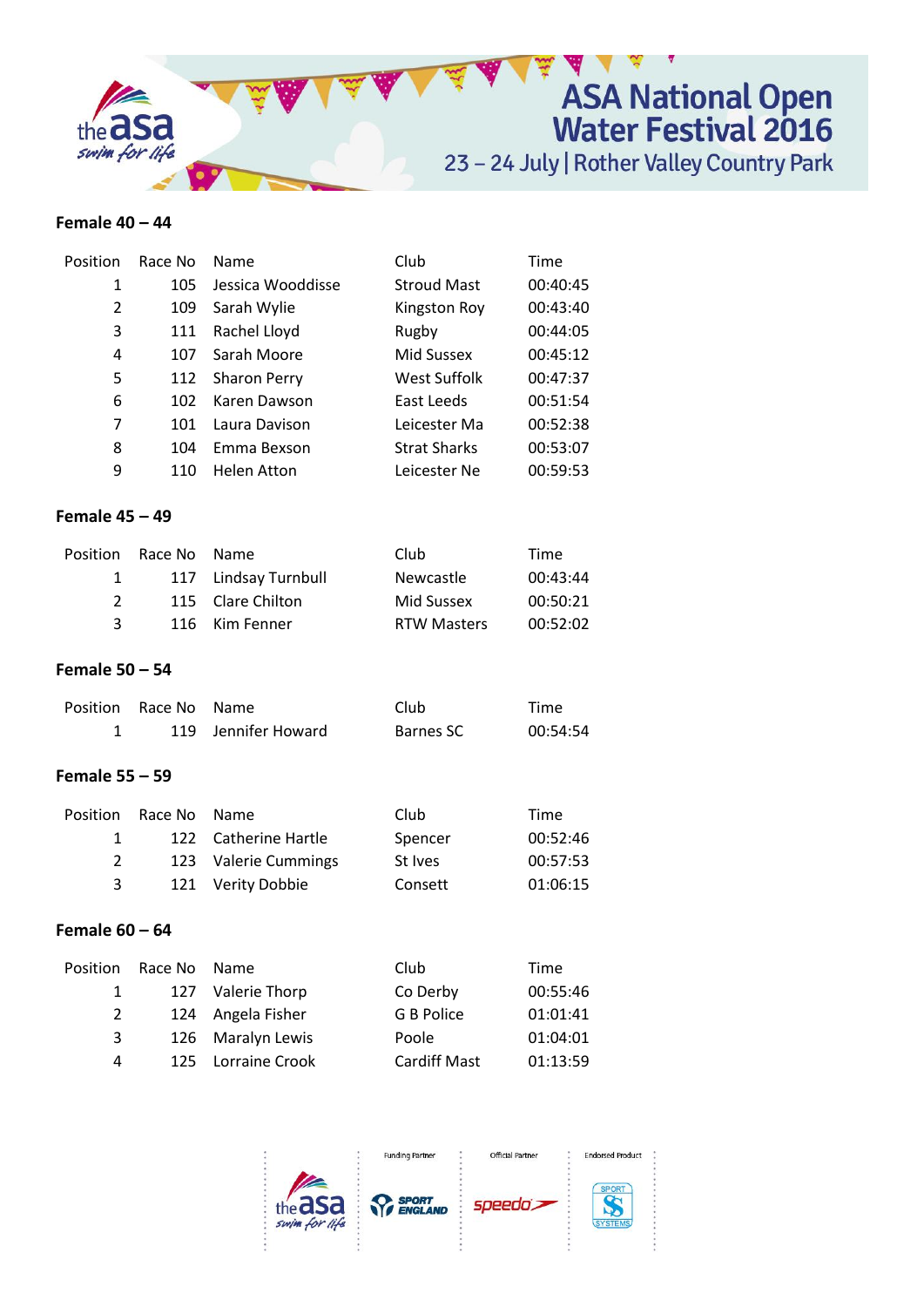

#### **Female 65 – 69**

| Position       | Race No | Name                  | Club                | Time     |
|----------------|---------|-----------------------|---------------------|----------|
| 1              | 128     | Valerie McLaren       | Crawley             | 01:06:42 |
| Female 75 - 79 |         |                       |                     |          |
| Position       | Race No | Name                  | Club                | Time     |
| 1              | 129     | Jenny Ball            | Camphill Ed         | 01:10:31 |
| Male 18 - 24   |         |                       |                     |          |
| Position       | Race No | Name                  | Club                | Time     |
| 1              | 1       | <b>Thomas Roberts</b> | Halton              | 00:38:17 |
| $\overline{2}$ | 2       | <b>Harry Crisp</b>    | Norwich Swan        | 00:41:15 |
| Male 25 - 29   |         |                       |                     |          |
| Position       | Race No | Name                  | Club                | Time     |
| 1              | 4       | Roberto Pavoni        | Loughborough        | 00:36:37 |
| $\overline{2}$ | 6       | Adam Warner           | <b>Barnet Copt</b>  | 00:40:55 |
| 3              | 3       | William Jolly         | Newcastle           | 00:41:57 |
| 4              | 5       | Jack Rhodes           | <b>BelperMarlin</b> | 00:44:19 |
| 5              | 7       | <b>Matthew Lees</b>   | Rochdale            | 00:44:28 |

## **Male 30 – 34**

| Position      | Race No | <b>Name</b>             | Club        | Time     |
|---------------|---------|-------------------------|-------------|----------|
| $\mathbf{1}$  |         | 11 Aaron Yeoman         | Scarborough | 00:39:22 |
| $\mathcal{P}$ |         | 9 Ross Wisby            | March       | 00:40:21 |
| 3             |         | 10 Christopher Johansen | Co Oxford   | 00:43:03 |
| 4             |         | 8 Tom Pagett            | York Tri    | 00:48:16 |

## **Male 35 – 39**

| Position      | Race No | <b>Name</b>     | Club        | Time     |
|---------------|---------|-----------------|-------------|----------|
| 1             |         | 12 Pip Bennett  | Otter       | 00:38:45 |
| $\mathcal{L}$ |         | 18 Peter Gleed  | Co Milton K | 00:38:55 |
| 3             |         | 13 James Carr   | Tynemouth   | 00:42:35 |
| 4             |         | 17 Sam Chadwick | Godalming   | 00:50:25 |

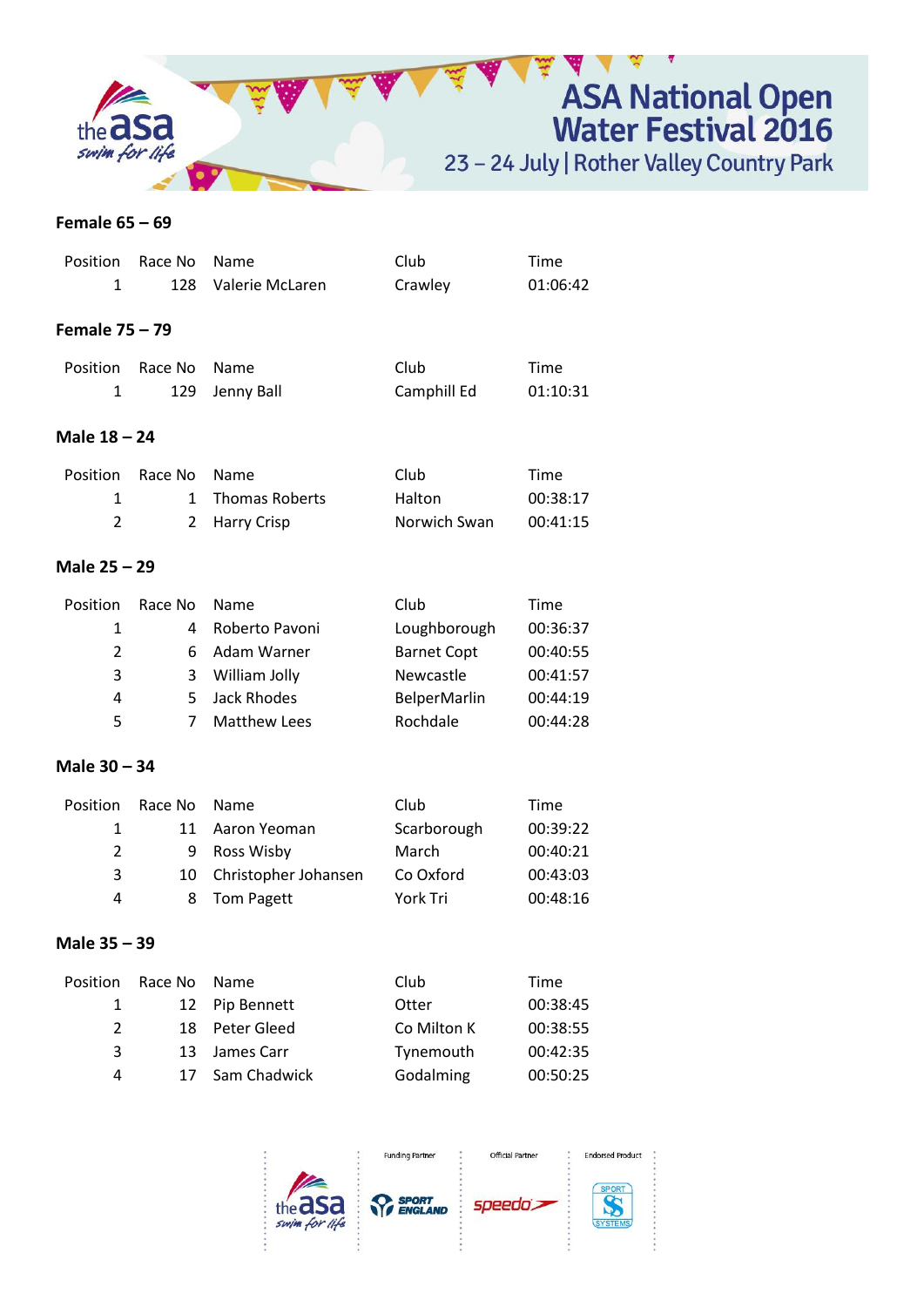

### **Male 40 – 44**

| Position Race No Name |                  | Club       | Time     |
|-----------------------|------------------|------------|----------|
|                       | 24 Steven Proud  | Newcastle  | 00:42:55 |
|                       | 21 Andrew Austin | Teddington | 00:47:19 |

### **Male 45 – 49**

| Position       | Race No | Name                 | Club                | Time     |
|----------------|---------|----------------------|---------------------|----------|
| 1              | 26      | David Warren         | Otter               | 00:39:26 |
| $\overline{2}$ | 25      | Wayne Stott          | NottmLeander        | 00:40:24 |
| 3              | 29      | <b>Timothy Hobbs</b> | East Leeds          | 00:40:39 |
| 4              | 34      | Christopher Freeman  | Teddington          | 00:41:53 |
| 5              | 36      | Steve Metcalfe       | <b>Trafford Met</b> | 00:41:54 |
| 6              | 31      | Gary Wright          | East Leeds          | 00:42:08 |
| 7              | 28      | Joseph Gavelle       | Rotherham Mo        | 00:44:46 |
| 8              | 30      | <b>Andrew Mason</b>  | Royal Navy          | 00:45:19 |
| 9              | 35      | David Massey         | Stalybridge         | 00:52:15 |
| 10             | 33      | lan Griffiths        | <b>Trafford Met</b> | 00:56:43 |

## **Male 50 – 54**

| Position       | Race No | <b>Name</b>              | Club                | Time     |
|----------------|---------|--------------------------|---------------------|----------|
| 1              | 42      | Sean Kinsey              | <b>Stroud Mast</b>  | 00:40:26 |
| $\overline{2}$ | 39      | Simon Emm                | Colchester          | 00:41:49 |
| 3              | 40      | Simon Griffiths          | Teddington          | 00:43:14 |
| 4              | 41      | Andrew Johnson           | Co Lincoln P        | 00:44:57 |
| 5              | 43      | <b>Stephen Bottomley</b> | <b>Bo Kirklees</b>  | 00:45:27 |
| 6              | 47      | Nigel Woods              | Co Milton K         | 00:47:14 |
| 7              | 45      | <b>Brian Phillips</b>    | <b>Heads Valley</b> | 00:47:33 |
| 8              | 44      | Mark Partridge           | <b>Stroud Mast</b>  | 00:49:58 |

### **Male 55 – 59**

| Position | Race No | Name                  | Club               | Time     |  |
|----------|---------|-----------------------|--------------------|----------|--|
| 1        | 48      | Nicholas Parkes       | East Leeds         | 00:40:22 |  |
| 2        | 51      | <b>Brian Bain</b>     | <b>Silver City</b> | 00:43:28 |  |
| 3        |         | 55 Timothy Kendall    | Otter              | 00:46:38 |  |
| 4        |         | 56 Robert Steel       | NottmLeander       | 00:47:30 |  |
| 5        | 49      | <b>Mark Richards</b>  | <b>Truro City</b>  | 00:48:52 |  |
| 6        | 53      | <b>Brenton Mayman</b> | Pocklington        | 00:51:46 |  |
|          |         |                       |                    |          |  |





**Funding Partner** 

speedo's

Official Partner



**Endorsed Product**